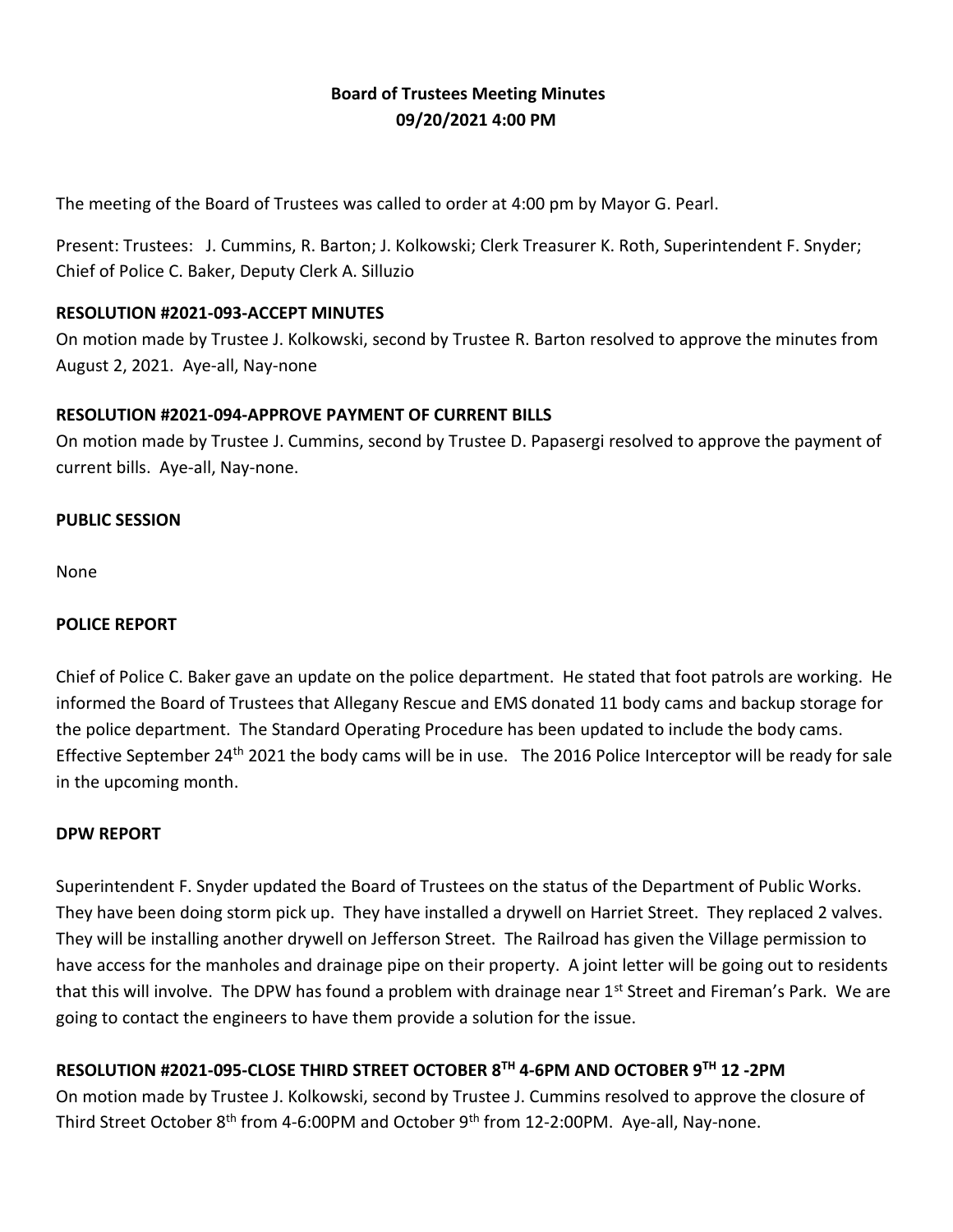# **RESOLUTION #2021-096-RESIGNATION OF RICK LOVE**

On motion made by Trustee D. Papasergi, second by Trustee J. Cummins resolved to approve with regret the resignation of Rick Love as full-time police officer effective September 7<sup>th</sup>, 2021. Aye-all, Nay-none.

### **RESOLUTION #2021-097-RESIGNATION OF DEVINE LEACOCK**

On motion made by Trustee J. Kolkowski, second by Trustee D. Papasergi resolved to approve with regret the resignation of Devine Leacock as part-time police officer effective September 30<sup>th</sup>, 2021. Aye-all, Nay-none.

#### **RESOLUTION #2021-098-APPOINT JAYDE MILES TO PART-TIME POLICE OFFICER**

On motion made by Trustee J. Cummins, second by Trustee J. Kolkowski resolved to approve the appointment of Jayde Miles to part-time police officer effective September  $7<sup>th</sup>$ , 2021. Aye-all, Nay-none.

# **RESOLUTION #2021-099-APPOINT TYLER PHILLIPPI TO FULL-TIME POLICE OFFICER**

On motion made by Trustee D. Papasergi, second by Trustee J. Cummins resolved to approve the appointment of Tyler Phillippi to full-time police officer effective September 6<sup>th</sup>, 2021. Aye-all, Nay-none.

# **RESOLUTION #2021-100-APPPOINT RICK LOVE TO PART-TIME POLICE OFFICER**

On motion made by Trustee J. Kolkowski, second by Trustee R. Barton resolved to approve the appointment of Rick Love to part-time police officer effective September 8<sup>th</sup>, 2021. Aye-all, Nay-none.

# **RESOLUTION #2021-101-THE VILLAGE BOARD AUTHORIZES THE ALLEGANY VILLAGE COURT TO APPLY FOR A JCAP GRANT IN THE 2021-2022 CYCLE UP TO \$30,000**

On motion made by Trustee J. Kolkowksi, second by Trustee R. Barton resolved to approve the Allegany Village Court to apply for a JCAP grant in the 2021-2022 cycle up to \$30,000. Aye-all, Nay-none

There was discussion regarding the trees on Main Street. The Village will send someone out to trim the trees that are causing safety issues. Letters will be going out to property owners on Main Street informing them that in the next few years the Village will be removing the trees and replacing them with bushes. The residents will then be required to keep the bushes trimmed.

Officer J. Pula did a great job and the fireman appreciated everything he had done regarding an incident that took place.

Mayor G. Pearl asked if there had been any progress on the moratorium. Trustee R. Barton stated that he had given information to a board member and the mayor and suggested that any of the resolutions he presented might help the village. Mayor G. Pearl stated that he would like Clerk Treasurer K. Roth to provide a copy of the information and that they each review it. He will expect recommendation at the next board meeting.

Clerk Treasurer K. Roth asked if the Village needed fluoride in the water. It seems to be quite costly and the state is starting to mandate certain things regarding it. Trustee D. Papasergi stated that he wasn't sure if the